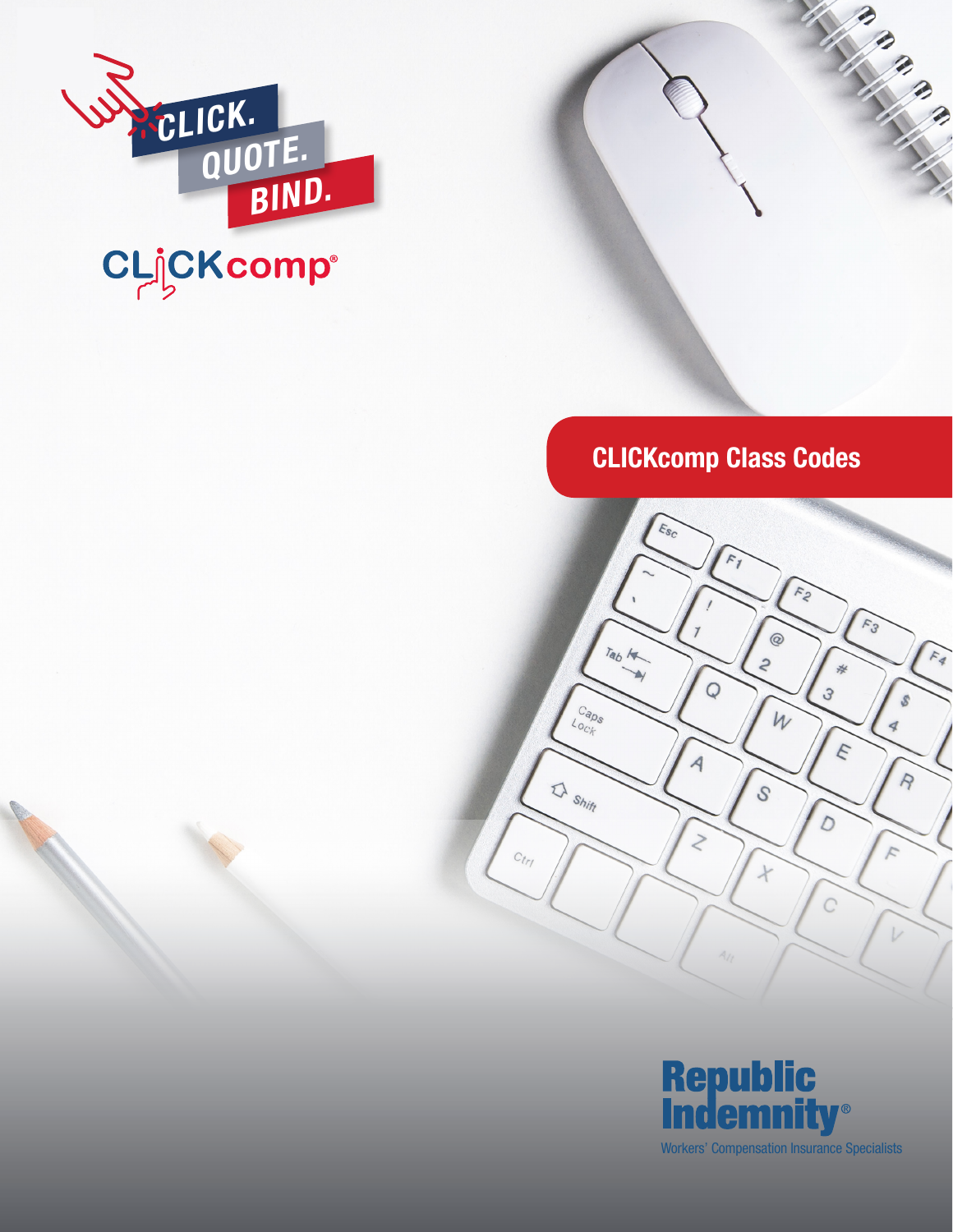## It just takes a few clicks to go from submission to binding.

• CLICKcomp online application (RepublicIndemnity.com) with easy ACORD upload option or manual entry.

## California Alpha by Class Phraseology

| <b>Class Code</b> | <b>Description</b>                                                                                                                         |
|-------------------|--------------------------------------------------------------------------------------------------------------------------------------------|
| 3805(1)           | Aircraft Engine Mfg                                                                                                                        |
| 7607(2)           | Audio Post-Production - Computer Or Electronic<br>- All Employees - Including Clerical Office<br><b>Employees and Outside Salespersons</b> |
| 3681(4)           | Audio/Visual Electronic Products Mfg                                                                                                       |
| 8803              | Auditing, Accounting Or Management Consulting<br>Services - All Employees - Including Clerical<br><b>Office Employees</b>                  |
| 8393              | Automobile Or Truck Body Repairing And Painting                                                                                            |
| 3805(2)           | Automobile Or Truck Engine Mfg                                                                                                             |
| 8387(1)           | Automobile Or Truck Gasoline Service Stations                                                                                              |
| 8387(2)           | Automobile Or Truck Oil And Fluid Facilities                                                                                               |
| 3828              | Automobile Or Truck Parts Rebuilding                                                                                                       |
| 8389              | Automobile Or Truck Repair Facilities                                                                                                      |
| 8387(3)           | Automobile Or Truck Washing Facilities                                                                                                     |
| 3840              | Automobile, Truck or Motorcycle Parts Mfg                                                                                                  |
| 2003              | <b>Bakeries Or Cracker Mfg</b>                                                                                                             |
| 9586              | <b>Barber Shop Hair Styling Salons</b>                                                                                                     |
| 8078(2)           | <b>Beverage Preparation Shops</b>                                                                                                          |
| 4299(2)           | <b>Bookbinding Operation</b>                                                                                                               |
| 8813(2)           | <b>Bookbinding Operation</b>                                                                                                               |
| 9092(1)           | <b>Bowling Centers</b>                                                                                                                     |
| 2121              | <b>Breweries</b>                                                                                                                           |
| 3220              | Can Mfg                                                                                                                                    |
| 8871              | <b>Clerical Telecommuter Employees</b>                                                                                                     |
| 3383(2)           | <b>Clock Mfg</b>                                                                                                                           |
| 2501(1)           | Clothing Mfg - Including Embroidery Mfg                                                                                                    |
| 3070              | <b>Computer Memory Disk Mfg</b>                                                                                                            |
| 8859(1)           | Computer Programming Or Software Development<br>- All Emplovees - Including Clerical Office<br><b>Employees and Outside Salespersons</b>   |
| 3681(2)           | Computer/computer Peripheral Equip. Mfg                                                                                                    |
| 4692              | <b>Dental Laboratories</b>                                                                                                                 |
| 8839              | Dentist                                                                                                                                    |
| 8019(2)           | <b>Document Duplication/photocopying</b>                                                                                                   |
| 3569              | Electric Motor Mfg Or Repair                                                                                                               |

| <b>Class Code</b> | <b>Description</b>                                                                                                              |
|-------------------|---------------------------------------------------------------------------------------------------------------------------------|
| 3179              | <b>Electrical Apparatus Mfg NOC</b>                                                                                             |
| 3568              | <b>Electrical Connector Mfg</b>                                                                                                 |
| 3651              | <b>Electrical Wire Harness Mfg</b>                                                                                              |
| 3178              | Electronic Element Mfg - NOC                                                                                                    |
| 4297(1)           | <b>Electronic Prepress</b>                                                                                                      |
| 8601(1)           | Engineers - Including Sales and Clerical                                                                                        |
| 2111(1)           | Fruit Or Vegetable Preserving                                                                                                   |
| 3401(2)           | Gate Or Corral Mfg                                                                                                              |
| 4297(2)           | <b>Graphic Design</b>                                                                                                           |
| 9066              | Homeowners Associations - And Housing<br>Cooperatives - NOC                                                                     |
| 8078(3)           | Ice Cream Or Frozen Yogurt Shops                                                                                                |
| 3681(1)           | Instrument Mfg - Electronic                                                                                                     |
| 4112              | <b>Integrated Circuit Mfg</b>                                                                                                   |
| 8859(2)           | Internet Or Web-Based Application Development<br>Or Operation - Including Clerical Office Employees<br>And Outside Salespersons |
| 3383(1)           | Jewelry Mfg                                                                                                                     |
| 8820              | Law Firms - All Employees - Including Outside<br>Salespersons and Clerical Office Employees                                     |
| 4150(2)           | Lens Mfg                                                                                                                        |
| 3180              | Light Fixture Or Lamp Mfg                                                                                                       |
| 8017(8)           | Linen Rental Or Restroom Supply Services                                                                                        |
| 3632              | <b>Machine Shops</b>                                                                                                            |
| 3831              | <b>Machine Shops</b>                                                                                                            |
| 3501(1)           | Machinery Mfg - Portable Tools                                                                                                  |
| 3501(2)           | Machinery Mfg - Swimming Pool                                                                                                   |
| 8800              | <b>Mailing Or Addressing Companies</b>                                                                                          |
| 3572              | <b>Medical Instrument Mfg</b>                                                                                                   |
| 8743              | Mortgage Brokers - No Direct Lending - All<br>Employees - Including Clerical Office Employees<br>And Outside Salespersons       |
| 4362              | Motion Pictures - Negative & Print                                                                                              |
| 2923              | <b>Musical Instrument Mfg</b>                                                                                                   |
| 4304              | Newspaper Publishing/printing                                                                                                   |
| 8818              | Newspaper Publishing/printing                                                                                                   |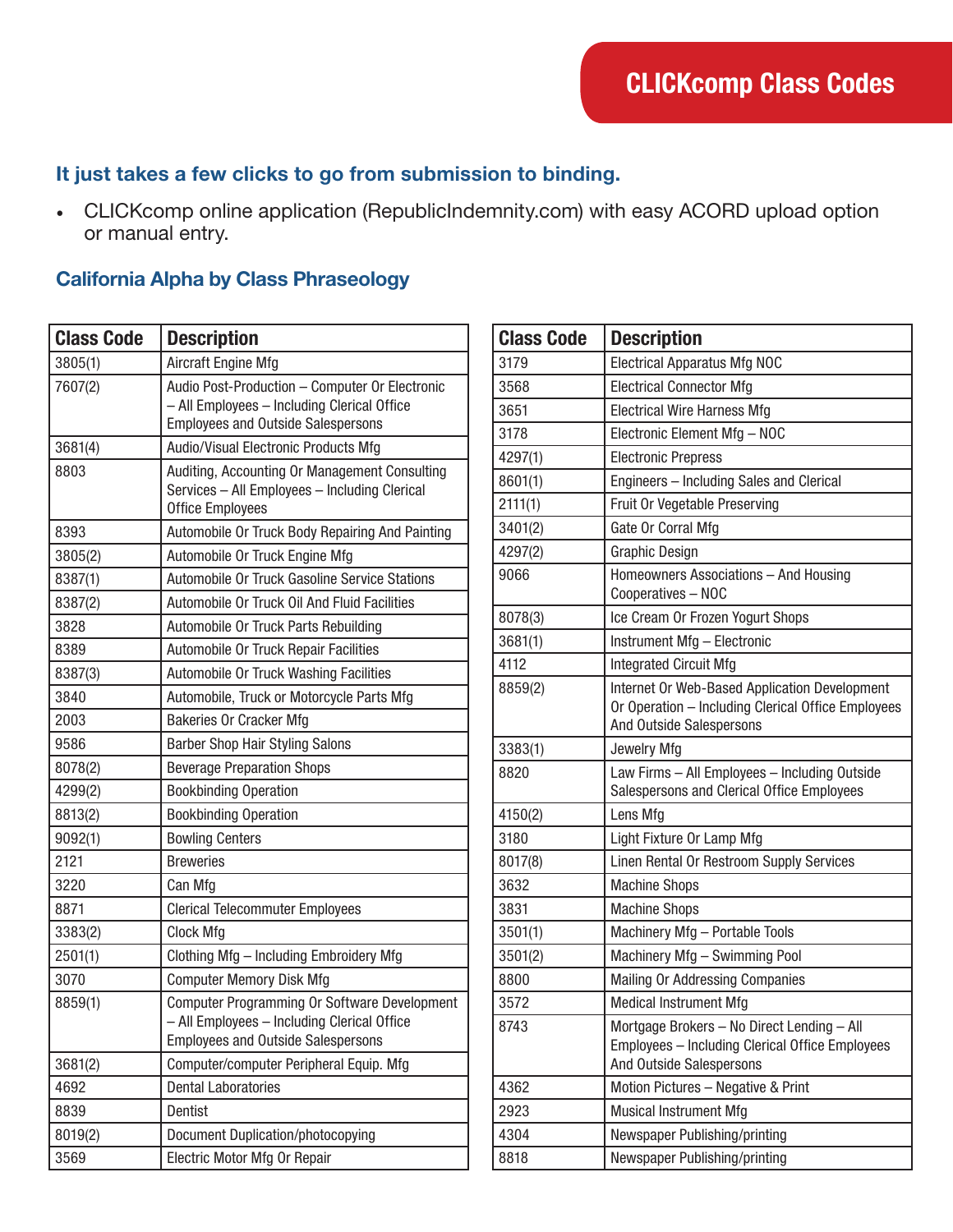| <b>Class Code</b> | <b>Description</b>                                                                       |
|-------------------|------------------------------------------------------------------------------------------|
| 8807              | Newspaper, Magazine Or Book Publishing                                                   |
| 4150(1)           | <b>Optical Goods Mfg</b>                                                                 |
| 4432              | Pen Or Mechanical Pencil Mfg                                                             |
| 4361(2)           | Photofinishing                                                                           |
| 4361(1)           | Photographers                                                                            |
| 8834              | Physicians Practices And Outpatient Clinics                                              |
| 2840(1)           | <b>Picture Frame Assembly</b>                                                            |
| 2840(2)           | <b>Picture Or Artwork Framing</b>                                                        |
| 3573              | Power Supply Mfg                                                                         |
| 3577              | <b>Printed Circuit Board Assembling</b>                                                  |
| 4354              | <b>Printed Circuit Board Mfg</b>                                                         |
| 8019(1)           | Printing - Quick Printing                                                                |
| 4295(1)           | <b>Printing Operation</b>                                                                |
| 4299(1)           | <b>Printing Operation</b>                                                                |
| 8813(1)           | <b>Printing Operation</b>                                                                |
| 9079(1)           | Restaurants/taverns                                                                      |
| 8742              | Salespersons - Outside                                                                   |
| 8078(1)           | <b>Sandwich Shops</b>                                                                    |
| 4295(2)           | <b>Screen Printed Merchandise Dealers</b>                                                |
| 8846(2)           | <b>Screen Printed Merchandise Dealers</b>                                                |
| 8846(1)           | <b>Screen Printing Operation</b>                                                         |
| 8046              | Stores - Automobile Or Truck Parts                                                       |
| 8066              | Stores - Bicycle Accessories                                                             |
| 8071              | Stores - Books, Video Media Or Recorded Audio Media                                      |
| 8008              | Stores - Clothing - Retail                                                               |
| 8013(2)           | Stores - Eyewear - Wholesale                                                             |
| 8001              | Stores - Florists                                                                        |
| 8006(2)           | Stores - Fruit Or Vegetables                                                             |
| 8004              | Stores - Garden Supplies - Wholesale Or Retail - NOC                                     |
| 8006(1)           | Stores - Groceries - Retail                                                              |
| 8010              | Stores - Hardware, Electrical Or Plumbing<br>Supplies - Wholesale Or Retail              |
| 8013(1)           | Stores - Jewelry - Wholesale                                                             |
| 8031              | Stores - Meat, Fish Or Poultry - Retail                                                  |
| 8017(1)           | Stores - Retail                                                                          |
| 8110              | Stores - Welding Supplies                                                                |
| 8018              | Stores - Wholesale - NOC                                                                 |
| 8041              | Stores - Wine/spirts - Wholesale                                                         |
| 2030              | Sugar Mfg                                                                                |
| 2501(4)           | Tailoring- Custom Exclusively                                                            |
| 3681(3)           | <b>Telecommunications Equipment Mfg</b>                                                  |
| 3383(4)           | <b>Trophy Mfg</b>                                                                        |
| 3401(1)           | Tube Or Pipe Products Mfg                                                                |
| 3634              | Valve Mfg - NOC                                                                          |
| 7607(1)           | Video Post - Production - Computer Or Electronic                                         |
|                   | - All Employees - Including Clerical Office<br><b>Employees And Outside Salespersons</b> |

| <b>Class Code</b> | <b>Description</b>                                                                                                |
|-------------------|-------------------------------------------------------------------------------------------------------------------|
| 4831              | Vitamin Or Dietary Supplement Mfg -<br>Compounding, Blending Or Packaging Only -<br>Not Manufacturing Ingredients |
| 3383(3)           | Watch Mfg                                                                                                         |

## California Numeric by Class Code

| <b>Class Code</b> | <b>Description</b>                      |
|-------------------|-----------------------------------------|
| 2003              | Bakeries Or Cracker Mfg                 |
| 2030              | Sugar Mfg                               |
| 2111(1)           | Fruit Or Vegetable Preserving           |
| 2121              | <b>Breweries</b>                        |
| 2501(1)           | Clothing Mfg- Including Embroidery Mfg. |
| 2501(4)           | Tailoring- Custom Exclusively           |
| 2501(1)           | <b>Picture Frame Assembly</b>           |
| 2840(2)           | <b>Picture Or Artwork Framing</b>       |
| 2923              | <b>Musical Instrument Mfg</b>           |
| 3070              | <b>Computer Memory Disk Mfg</b>         |
| 3178              | Electronic Element Mfg - NOC            |
| 3179              | <b>Electrical Apparatus Mfg NOC</b>     |
| 3180              | Light Fixture Or Lamp Mfg               |
| 3220              | Can Mfg                                 |
| 3383(1)           | Jewelry Mfg                             |
| 3383(2)           | Clock Mfg                               |
| 3383(3)           | Watch Mfg                               |
| 3383(4)           | <b>Trophy Mfg</b>                       |
| 3401(1)           | Tube Or Pipe Products Mfg               |
| 3401(2)           | Gate Or Corral Mfg                      |
| 3501(1)           | Machinery Mfg - Portable Tools          |
| 3501(2)           | Machinery Mfg - Swimming Pool           |
| 3568              | <b>Electrical Connector Mfg</b>         |
| 3569              | Electric Motor Mfg Or Repair            |
| 3572              | <b>Medical Instrument Mfg</b>           |
| 3573              | Power Supply Mfg                        |
| 3577              | <b>Printed Circuit Board Assembling</b> |
| 3632              | <b>Machine Shops</b>                    |
| 3634              | Valve Mfg - NOC                         |
| 3651              | <b>Electrical Wire Harness Mfg</b>      |
| 3681(1)           | Instrument Mfg - Electronic             |
| 3681(2)           | Computer/computer Peripheral Equip. Mfg |
| 3681(3)           | <b>Telecommunications Equipment Mfg</b> |
| 3681(4)           | Audio/Visual Electronic Products Mfg    |
| 3805(1)           | Aircraft Engine Mfg                     |
| 3805(2)           | Automobile or Truck Engine Mfg          |
| 3828              | Automobile or Truck Parts Rebuilding    |
| 3831              | <b>Machine Shops</b>                    |